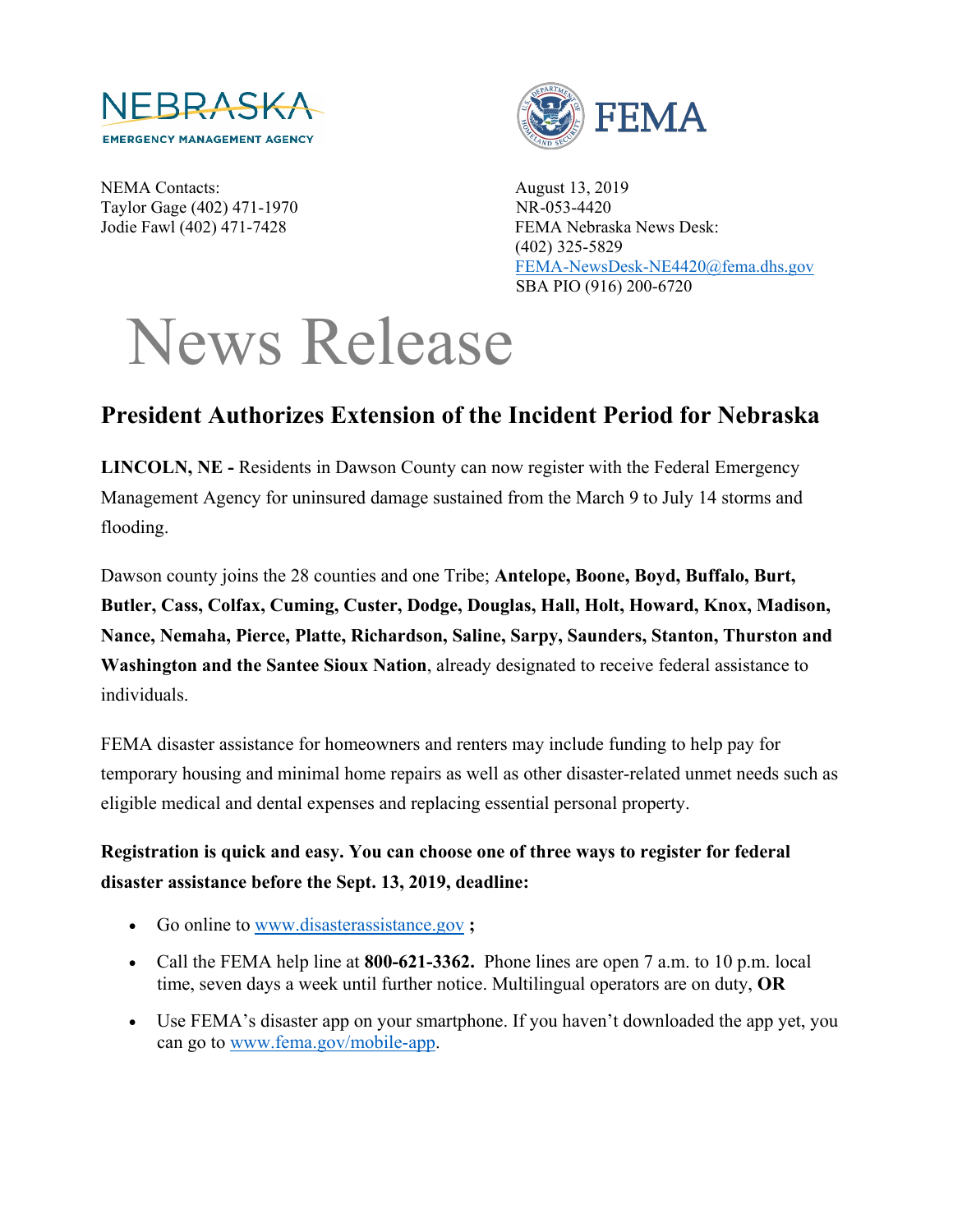## **If you live in one of the 28 initial counties and one Tribe designated for Individual assistance**

and **DID NOT** apply for assistance but sustained uninsured damage between March 9, 2019 through July 14, 2019., you can apply for FEMA Assistance.

Once you have registered with FEMA and reported damage to your primary residence, you may receive a call from an inspector to arrange for a visit.

Here is a step-by-step process to help you get started:

- Document your damage photos/video, list of damaged contents.
- Contact your insurance agent to see if there is coverage under homeowners, renters and/or flood insurance policies. You will need to submit either insurance settlement information or a denial to FEMA as part of your registration so federal benefits can be correctly calculated. By law, FEMA cannot provide disaster assistance for the same damage already covered by other means such as insurance or aid from other agencies.

After applying with FEMA, some survivors may be referred to the U.S. Small Business Administration (SBA). Low-interest disaster loans from SBA are available for eligible survivors. SBA helps businesses of all sizes, private nonprofits, homeowners and renters fund repairs or rebuilding efforts and cover the cost of replacing lost or disaster-damaged personal property.

These disaster loans cover losses not fully compensated by insurance or other recoveries and do not duplicate benefits from other agencies or organizations.

If referred to SBA, residents and business owners should apply immediately as part of the overall federal disaster recovery process. Do not wait for insurance claims to be settled. There is no cost to apply for an SBA low-interest disaster loan and no obligation to accept one, if approved.

Homeowners, renters and businesses in **Antelope, Boone, Boyd, Buffalo, Burt, Butler, Cass, Colfax, Cuming, Custer, Dawson, Dodge, Douglas, Hall, Holt, Howard, Knox, Madison, Nance, Nemaha, Pierce, Platte, Richardson, Saline, Sarpy, Saunders, Stanton, Thurston and Washington counties and the Santee Sioux Nation** may be eligible for assistance.

###

*FEMA's mission is helping people before, during and after disasters.*

*Disaster recovery assistance is available without regard to race, color, religion, nationality, sex, age, disability, English proficiency or economic status. If you or someone you know has faced discrimination, call FEMA toll-free at 800-621-3362 or 800-462-7585 (TTY). Multilingual*